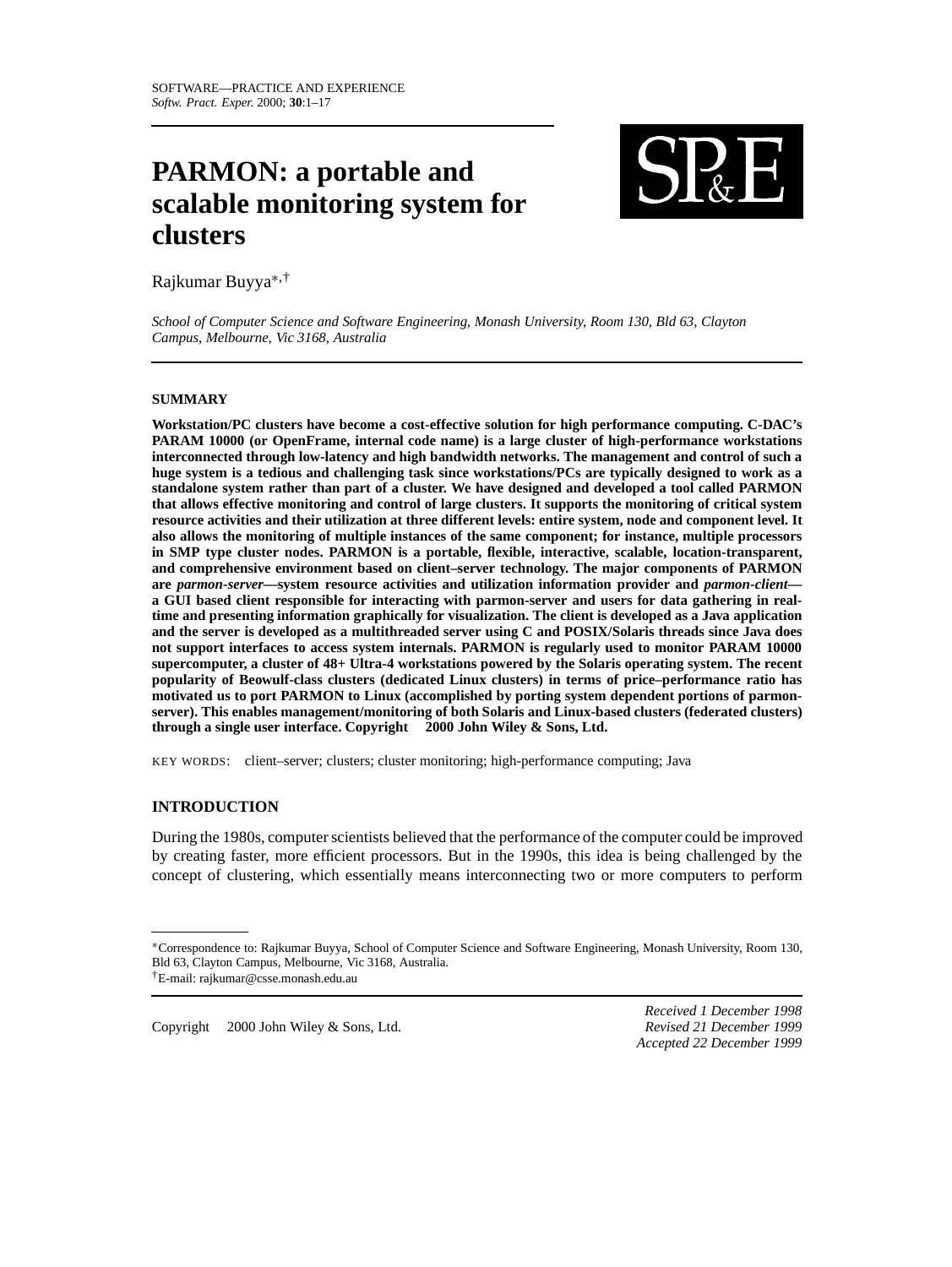shared functions as a single system. The rapid advances in the areas of computing and communication technology (availability of commodity high-performance microprocessors and high-speed networks) facilitate this transition. These two enabling technologies are making clusters an appealing vehicle for parallel processing leading to low-cost *commodity supercomputing* [1]. Clusters aim at offering an infrastructure (hardware, software, or both) to view multiple computers as one system so that end users can use them without knowing on which computer they are actually working.

Monitoring of a cluster is a tedious and challenging task since typical workstations are designed to work as a standalone system rather than part of a workstation cluster. This can be made easier by software systems that support the monitoring of the entire system at different levels through an integrated GUI display. PARMON is one such system that allows the system administrator to monitor the entire cluster, a single node, a component of node, or activities of a single individual component. A node can have multiple instances of the same component types and PARMON supports the instrumentation of such multiple components individually.

As stated above, high-performance computing on commodity hardware is gaining wide acceptance. For this to be practicable, it is important that systems provide a single system image (SSI) at any one (or more) of the following levels.

- Hardware level.
- Operating system level.
- Message passing interface's level.
- Language/compiler level.
- Tools/application level.

The transparent access to a cluster computer is possible on a system exhibiting a single system image. The above approaches for achieving unified access to system resources have been discussed elsewhere [2]. In this paper, we focus on tools/application level SSI achieved through PARMON that offers a unified means (single window) to manage or monitor a large cluster of computers.

A large cluster consists of many computers from the same or different vendors, having different machine architectures and running different operating systems. In such a network of heterogeneous systems, the monitoring system must be portable. This is achieved by developing PARMON using the Java programming language. The motivations for using Java comes from its distinct features compared to other programming languages: 'Java is a simple, object-oriented, distributed, interpreted, robust, secure, architecture neutral, portable, high-performance, multi-threaded and dynamic language' [3]. Among these features, Java makes network programming easier by encapsulating connection functionality in socket classes [4]. Java is mostly used in writing distributed computing programs or GUI based programs because of its portability feature, and Java goes a lot further than most languages to obtain not just portability but identical program behavior on different platforms. Java is mainly intended for the development of object-oriented network based software for Internet applications. The networking, multithreading and GUI-based features of Java have been used extensively for developing the PARMON client.

#### **C-DAC HPCC SOFTWARE ENVIRONMENT**

C-DAC HPCC (high-performance computing and communication) software is an open and flexible parallel and distributed processing environment for a cluster of UNIX workstations [5]. The software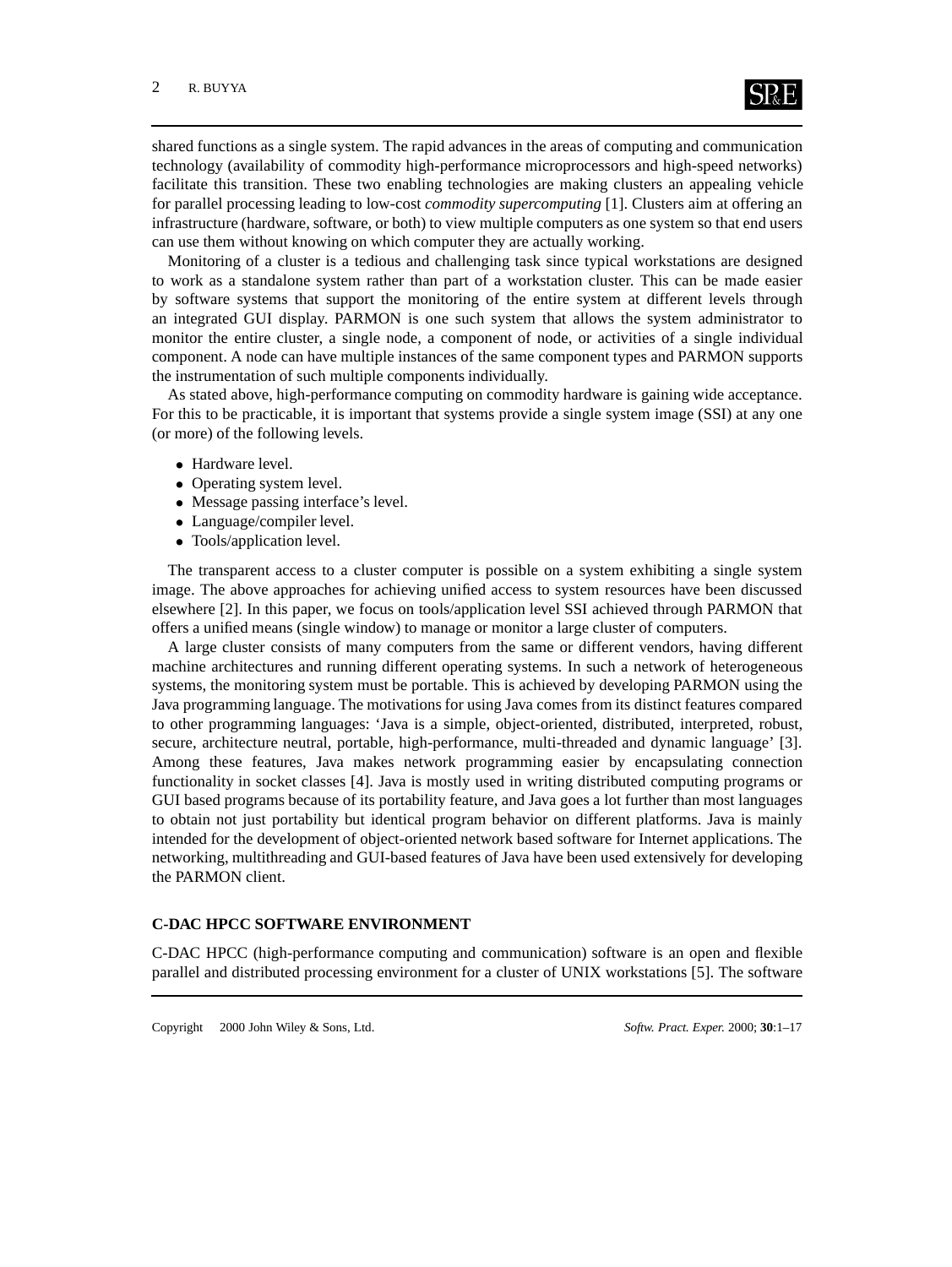

Figure 1. C-DAC HPCC software architecture.

architecture components shown in Figure 1 allows a collection of workstations to be viewed as independent workstations, a cluster of workstations, or a MPP (massively parallel processing) system connected through a scalable low latency and high bandwidth interconnection network.

The HPCC software allows users to develop and execute sequential, message passing and data parallel programs. An efficient MPI (message passing interface) implementation provides the necessary support for developing message-passing applications, while support for data parallel programs is provided through HPF (high-performance Fortran). High-performance communication protocols (such as active messages) and a rich set of program development, system management and software engineering tools are aimed at offering high performance services and usability.

C-DAC HPCC software is a complete solution for enterprises that need to create and execute parallel programs on UNIX clusters. The performance for both parallel and distributed applications is guaranteed through efficient implementation of lightweight communication protocols such as active messages. The effective system administration and management is supported through a tool called PARMON. It allows an effective monitoring and administration of the multiple resources of a large UNIX cluster.

A detailed discussion on the C-DAC HPCC environment can be found at the C-DAC web site (http://www.cdac.org.in/). The rest of the paper focuses on PARMON's architecture, monitoring of system resources and activities, implementation, related works and future directions.

## **PARMON OVERVIEW AND SYSTEM ARCHITECTURE**

PARMON allows the user to monitor system activities and resource utilization of various components of workstation clusters. It monitors the machine at various levels: component, node and the entire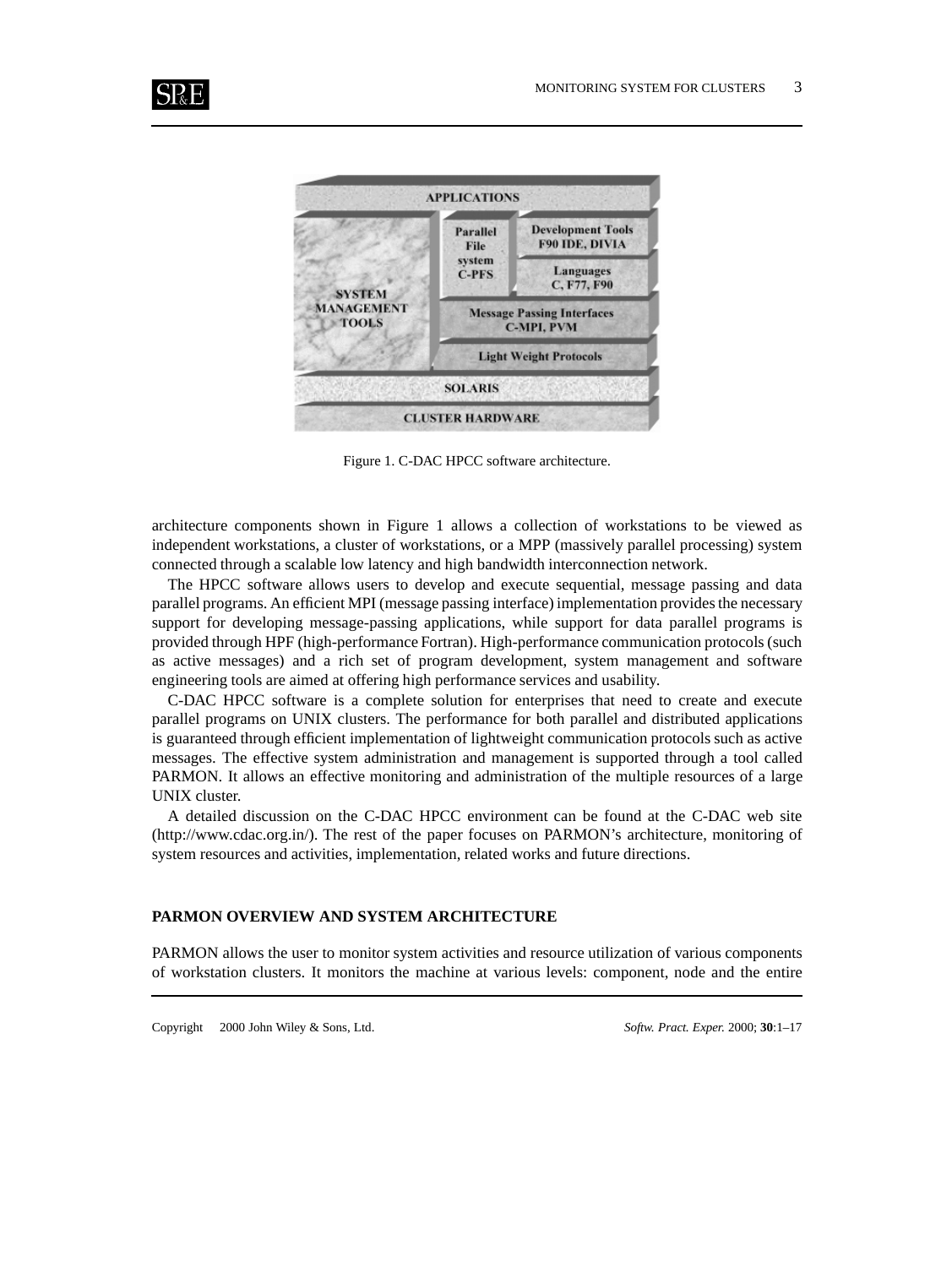

system level exhibiting a single system image. PARMON allows the system administrator to monitor the following.

- Aggregation of system resources utilization.
- Process activities.
- System log activities.
- Kernel activities.
- Multiple instances of the same resource.

PARMON allows the user to define events that trigger automatically whenever an event condition is satisfied. It also provides physical and logical views of the components of the system.

The important features of PARMON include the following.

- Exploits developments of latest technologies, hardware and software features for communication and imaging.
- Allows the user to build system database (nodes and groups) comprising node name, communication interfaces, and specific area of a disk to be monitored.
- Supports listing of system information and machine configuration of all nodes of a cluster.
- Allows instrumentation of system resources such as CPU, disk, memory and network, and their parameters, both at macro and micro level.
- Supports monitoring of cluster at node level, group level or entire system level, and thus exhibits a single system image.
- Allows the parallel execution of selected operations on a single or group of workstations, realtime and interactive resource monitoring (e.g. processor, memory, disk and network utilization), and normal maintenance tasks such as node or cluster shutdown.
- PARMON client is portable across all platforms supporting the Java runtime system, JVM (Java Virtual Machine) and PARMON server is portable across machines running Solaris or Linux.

#### **PARMON architecture**

PARMON consists of the parmon-client and parmon-server (parmond). The system model shown in Figure 2 follows the client–server paradigm with nodes to be monitored acting as servers and the monitoring systems or user-stations acting as clients. The cluster nodes can be monitored from any workstation, PC, or a node of the cluster itself.

The PARMON server is loaded on all the nodes that need to be monitored. A client requests the values of parameters through message passing and gets the server's response in the form of messages. The client interprets the messages and converts them into appropriate format for graphical visualization.

A client can either monitor all the nodes or selectively monitor a few nodes of the cluster. For effective monitoring, the concept of group is supported. A set of nodes forms a group and nodes are selected based on the allocation of resources to various user groups. Such a grouping mechanism helps in monitoring and gathering usability statistics, with which the system administrator can change the resource allocation strategy.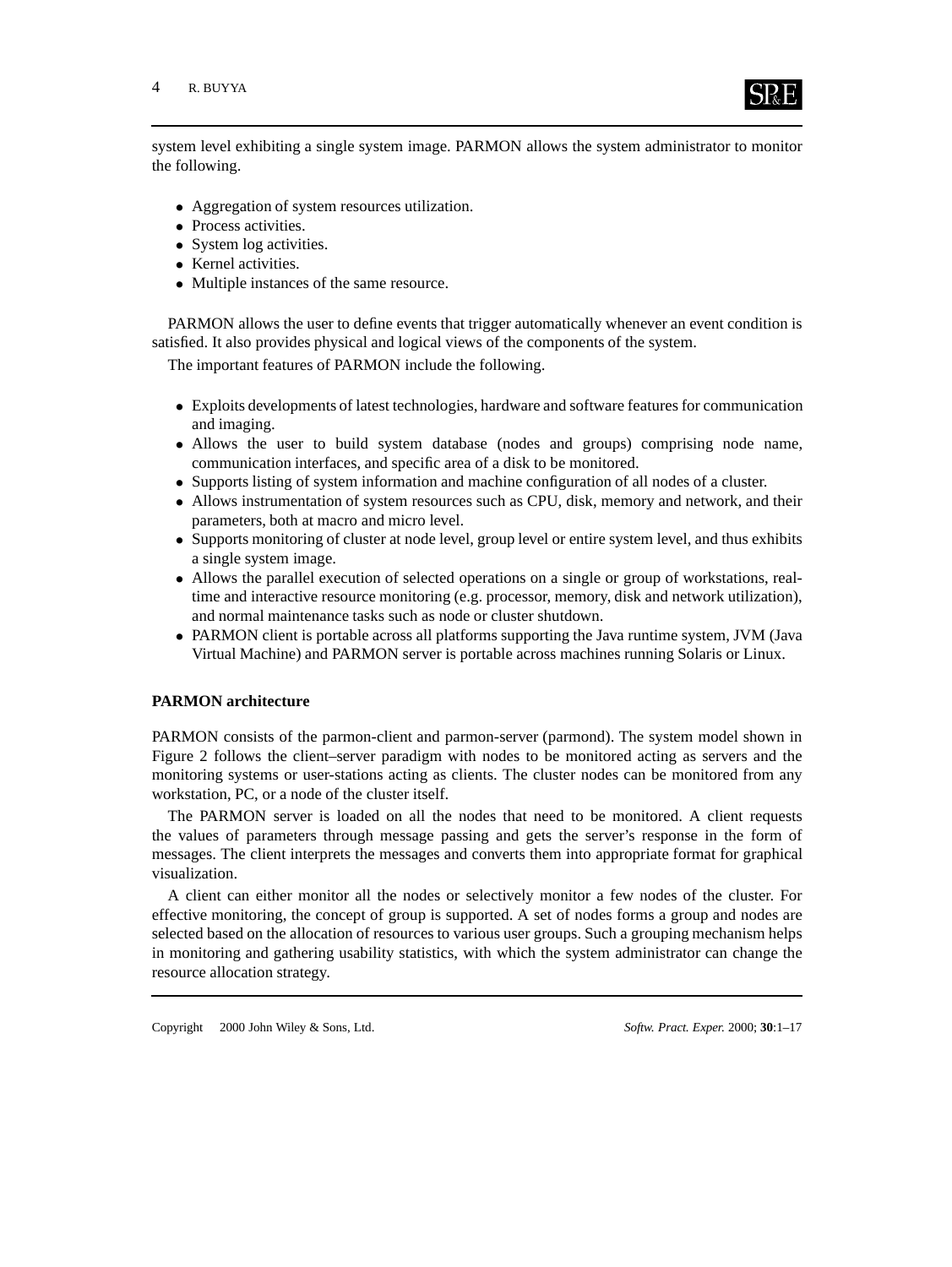



Figure 2. PARMON system model.

# **AN EYE INTO KEY PARMON FEATURES**

In this section we discuss PARMON features for monitoring cluster system activities and resource utilization as this knowledge helps in understanding PARMON design and implementation model. The user interacts with PARMON through PARMON launcher shown in Figure 3 to monitor utilization and status of system resources such as memory and disk and system activities such as execution of a program [6]. It also allows software instrumentation of resource activity parameters through kerneldata-catalog.

## **Aggregation in visualization of resource utilization**

The use of aggregation in visualization allows one to scale the visualization to a whole cluster. The administrator can create user-groups containing a set of nodes based on a resource allocation policy and monitor them using PARMON as shown in Figure 4. The same statistics for different nodes are combined to obtain a single statistic. This technique is called group/machine utilization. The results shown in Figure 4 can also be presented using pie charts or bar graphs in PARMON.

## **Process activities**

The utilization of a CPU resource can be measured by monitoring process activities, which helps in identifying CPU/memory-intensive processes. The parameters that can be monitored using PARMON are: pid, command, uname, uid, nice, status, user (%), sys (%), total (%), total CPU (%), and start up time. PARMON continuously updates the process and system data at a user specified sampling interval. A snapshot of process activities is shown in Figure 5, and this information can be sorted based on selected parameters such as process-id, user name, etc. The information displayed by this appears similar to the top utility.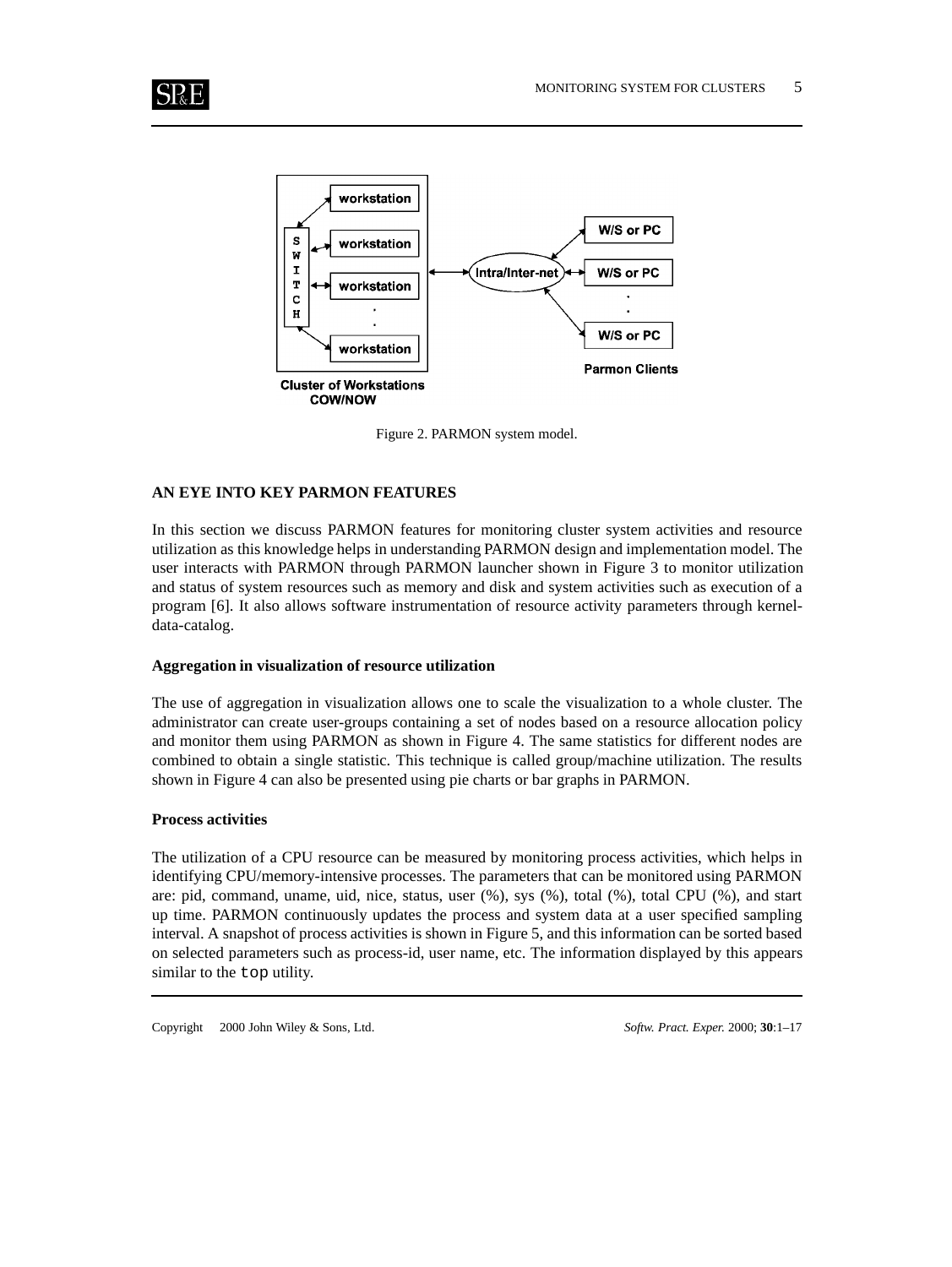

|      |                 | PARMON: A Cluster Monitoring System |                    | а                   |
|------|-----------------|-------------------------------------|--------------------|---------------------|
| File | Monitor<br>View | Setup                               |                    | Help                |
|      |                 |                                     |                    |                     |
|      |                 |                                     |                    |                     |
|      |                 |                                     |                    |                     |
|      |                 |                                     |                    |                     |
|      | Aggregation     | Message Viewer                      | Process Viewer     | Kernel Data Catalog |
|      |                 |                                     |                    |                     |
|      |                 |                                     |                    |                     |
|      |                 |                                     |                    |                     |
|      | Physical View   | Logical View                        | Online Diagnostics |                     |
|      |                 |                                     |                    |                     |
|      |                 |                                     |                    |                     |

Figure 3. PARMON launcher.

| Group Usage Matrix<br>$\mathcal{A}$ .<br>$-$ |                |           |            |           |  |  |  |  |  |  |
|----------------------------------------------|----------------|-----------|------------|-----------|--|--|--|--|--|--|
| File<br>TimeSet                              |                |           |            |           |  |  |  |  |  |  |
| Group Name                                   | Num Of Nodes   | CPU Usage | Disk Usage | Mem Usage |  |  |  |  |  |  |
| Krish_Group                                  | 4              | 14%       | 98%        | 84%       |  |  |  |  |  |  |
| Hardware                                     | 3              | 12%       | 98%        | 84%       |  |  |  |  |  |  |
| HPCC_Group                                   | 4              | 12%       | 98%        | 84%       |  |  |  |  |  |  |
| SSDG_Group                                   | 5              | 11%       | 98%        | 84%       |  |  |  |  |  |  |
| Networking_Group                             | 3              | 12%       | 98%        | 84%       |  |  |  |  |  |  |
| RealTimeSystem                               | $\overline{a}$ | 12%       | 98%        | 84%       |  |  |  |  |  |  |

Figure 4. Resource utilization by groups in a cluster.

# **System logs**

PARMON helps to effectively monitor the system logs maintained by the operating system. It allows one to process system messages and syslog files for entries that occur at a specific time, or for entries that contain a specific keyword or word pattern.

# **Kernel activities**

PARMON supports software instrumentation of system resources (such as CPU, memory, disk and network) and their activities. When a particular resource has more than one instance, PARMON allows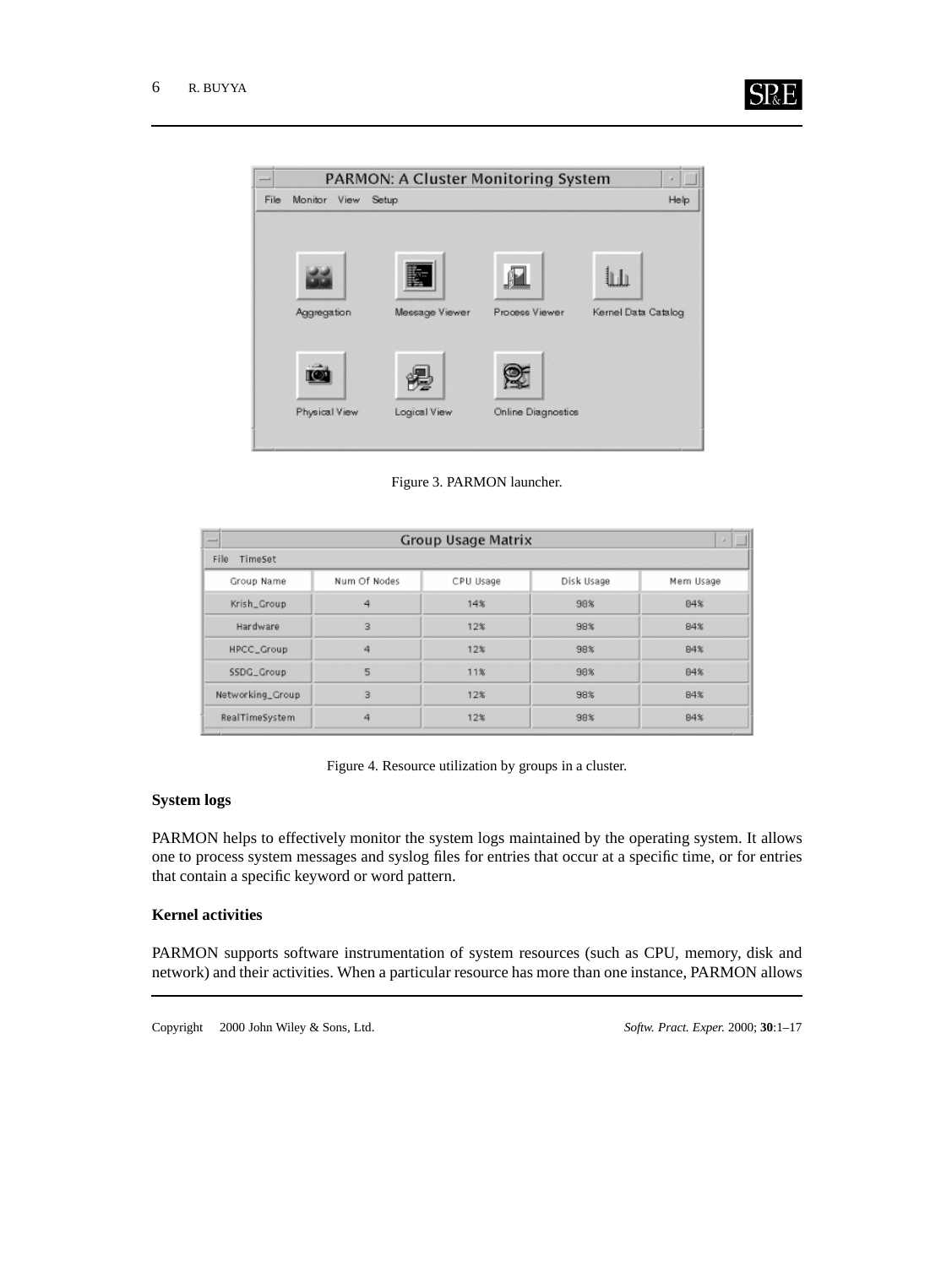$SL<sub>8</sub>E$ 

|      |                                             |               |                         | Processes on PARAM OpenFrame                            |                           |      |                 |           |  |
|------|---------------------------------------------|---------------|-------------------------|---------------------------------------------------------|---------------------------|------|-----------------|-----------|--|
| File | Sort TimeSet                                |               |                         |                                                         |                           |      |                 |           |  |
|      | By ProcessName                              | 16179         | S                       | 10                                                      | $1$ MB                    | 1027 | parmon          | ٥         |  |
|      | By Number                                   | 18456         | $\overline{\mathbf{s}}$ | 201430                                                  | $1$ M <sub>B</sub>        | 1027 | parmon          |           |  |
|      |                                             | 09317         | s                       | 70                                                      | $\mathbf{1}$<br><b>MB</b> | 1027 | parmon          |           |  |
|      | By UserName                                 | 27999         | S                       | 1000                                                    | <b>MB</b><br>$\mathbf{1}$ | 1027 | parmon          |           |  |
|      | By UID                                      | 14719         | s                       | 21090                                                   | MB<br>8.                  | 1027 | parmon          |           |  |
|      | <b>By Size</b>                              | 13131         | s                       | 10                                                      | $\mathbf{1}$<br><b>MB</b> | 1027 | parmon          |           |  |
|      |                                             | 26475         | Ś                       | 50                                                      | 2 MB                      | 1027 | parmon          | n         |  |
|      | fbconsole                                   | 27856         | Ś                       | 30                                                      | <b>MB</b><br>$\mathbf{1}$ | 1027 | parmon          | o         |  |
|      | csh                                         | 08120         | s                       | 370                                                     | $\mathbf{1}$<br><b>NB</b> | 1027 | parmon          | 0         |  |
|      | rlogin                                      | 14306         | Ś                       | 30                                                      | 1 MB                      | 1027 | parmon          | 1         |  |
|      | Processes on ganga at 18-Mar-98 8:06:33 PM  |               |                         |                                                         |                           |      |                 |           |  |
|      | PROCESS NAME                                | <b>NUMBER</b> | <b>STATE</b>            | CPU T (msec)                                            | MEM                       | UID  | USERNAME        | PROCESSOR |  |
|      | parmond                                     | 13294         | $\circ$                 | 6230                                                    | 2 MB                      | 1027 | parmon          | Ω         |  |
|      | parmond                                     | 04776         | s                       | 80                                                      | $1$ MB                    | 1027 | parmon          | Ω         |  |
|      | 04747<br>parmond                            |               | Ō                       | 297375730                                               | $\mathbf{1}$<br><b>NB</b> | 1027 | parmon          |           |  |
|      | csh                                         | 13272         | s                       | 670                                                     | 1 MB                      | 1027 | parmon          |           |  |
|      | Processes on kaveri at 18-Mar-98 8:06:33 PM |               |                         |                                                         |                           |      |                 |           |  |
|      | PROCESS NAME                                | <b>NUMBER</b> | <b>STATE</b>            | CPU T (msec)                                            | MEM                       | UID  | <b>USERNAME</b> | PROCESSOR |  |
|      | csh                                         |               | S                       | 440                                                     | $1 \mathbf{m}$            | 1027 | parmon          |           |  |
|      | parmond                                     | 10569         | Ŏ                       | 1900                                                    | 2 MB                      | 1027 | parmon          |           |  |
|      | Processes on cdacb at 18-Mar-98 8:06:33 PM  |               |                         |                                                         |                           |      |                 |           |  |
|      | PROCESS NAME                                | <b>NUMBER</b> | <b>STATE</b>            | CPU I (msec)                                            | MEM.                      | UID  | <b>USERNAME</b> | PROCESSOR |  |
|      | csh                                         | 22139         | s                       | 3510                                                    | $1$ MB                    | 2518 | krishmo         | ۵         |  |
|      | parmond                                     | 22815         | Ō                       | 14760                                                   | 2 MB                      | 2518 | krishmo         | 0         |  |
|      | csh                                         | 22025         | s                       | 4210                                                    | 1 MB                      | 2518 | krishmo         | 0         |  |
|      |                                             |               |                         |                                                         |                           |      |                 |           |  |
|      |                                             |               |                         |                                                         |                           |      |                 |           |  |
|      |                                             |               |                         |                                                         |                           |      |                 |           |  |
|      |                                             |               |                         | Processes are listed. Refreshing time is set to 5 secs. |                           | Stop | Close           |           |  |

Figure 5. Information on resources consumed by processes.

monitoring of each resource instance individually. The invocation of the kernel-data-catalog option allows instrumentation of kernel activities related to resources such as CPU, memory, disk and network, as discussed below.

## *CPU parameters*

The monitoring of CPU parameters helps the user to understand how the CPU is being utilized. PARMON allows the monitoring of number of mutexs, interrupts, context switches, system calls (Figure 6), forks, execs, page in, page out, swap-in and swap-out operations performed per second, and to visualize these activities using graphically. It also allows the monitoring of the process run queue, I/O queue and swap queue.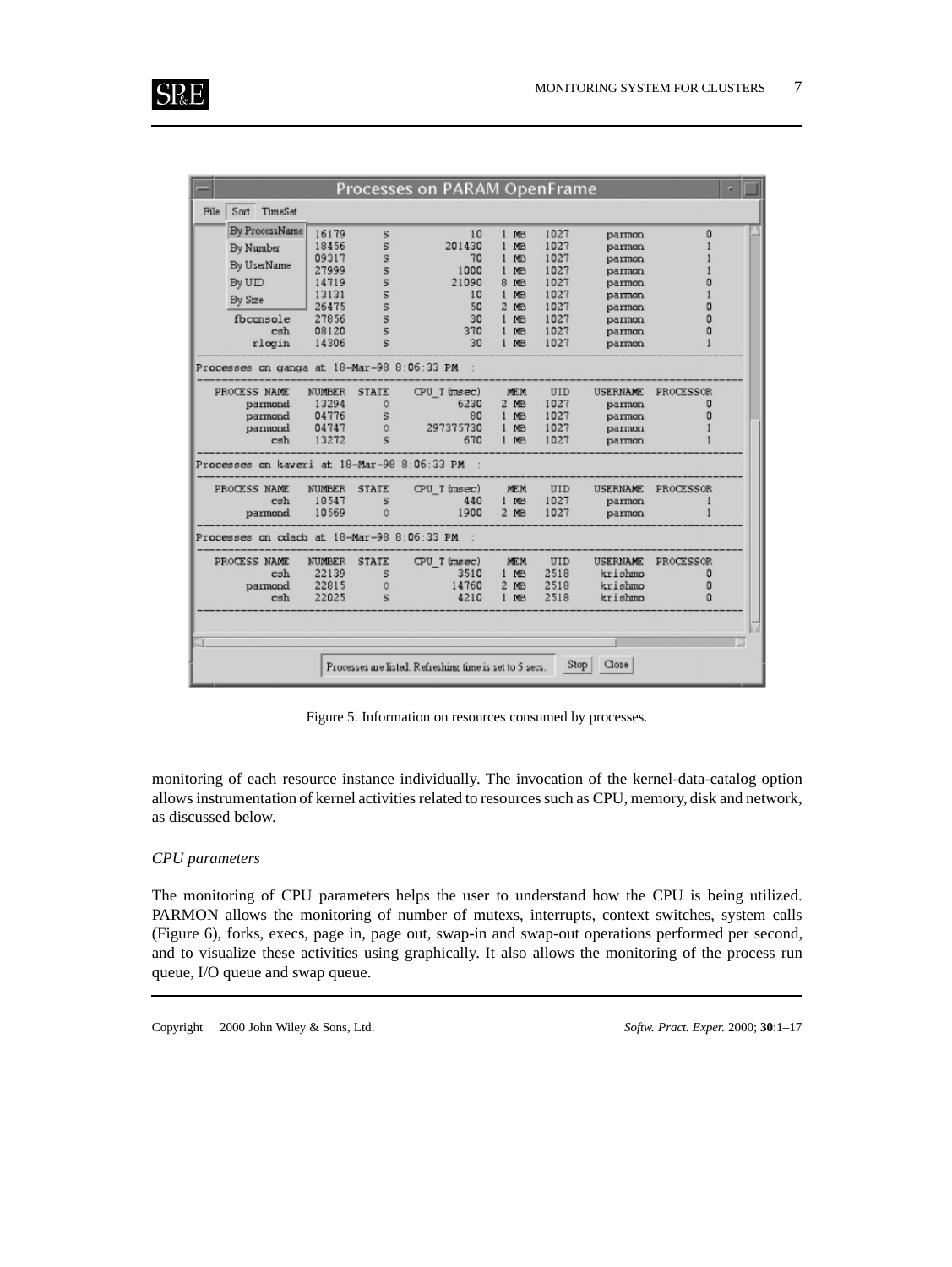

Figure 6. Systems calls generated by processes running on a node in a cluster.

#### *Memory parameters*

PARMON allows continuous instrumentation of memory availability, memory in-use, free memory, percentage of memory in-use, reserved swap space, allocated swap space and available swap space.

## *Disk parameters*

PARMON allows the monitoring of disk operations such as reads, writes, number of jobs waiting in the queue for disk service, and disk request run-time and wait-time.

#### *Network parameters*

The software instrumentation of network parameters such as input packets, output packets, errors in packet transmission helps to detect network bottlenecks. PARMON supports the display of percentage of incoming and outgoing data packets containing packet format errors.

## **Component view: physical and logical**

PARMON displays the entire system physical picture and a few important components, which helps the user to quickly understand the machine's physical look and feel. It also displays different views of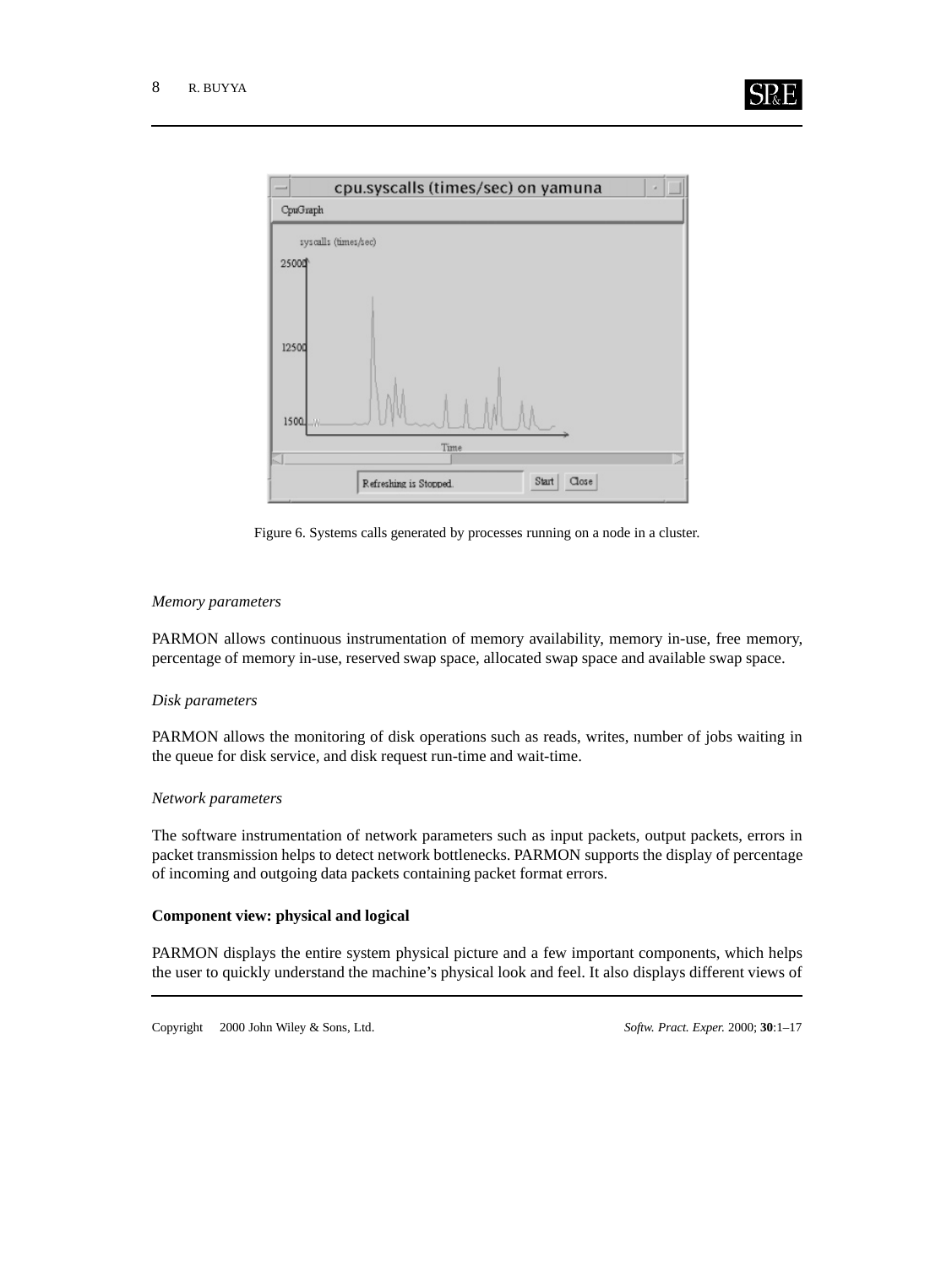

the machine. The picture files (static in nature) used in displaying physical appearance of the system are scanned image files of photographs taken using cameras.

The Logical View displays system components in a hierarchical manner dynamically. System components include processing elements, file system and network components, which are probed dynamically. Each item in the hierarchy diagram can be further probed for more detailed information. For instance, when the file system (fs) is probed, it shows all logical partitions of the disk and other details such as partition name, allocated disk space and disk usage, both in terms of bytes and percentage.

## **Device control**

PARMON supports the control of multiple instances of the same resource, for instance, it allows CPUs in a SMP node to be set to on-line or off-line mode.

## **Events generation**

PARMON allows the administrator to define events such as sending e-mail when the user crosses resource utilization limits. This helps the administrator to have effective control over system resource utilization and, therefore, change resource allocation policies.

## **Diagnostics**

Under Solaris, PARMON integrates SunVTS to do validation, testing, and stress testing on external devices such as disk, tape drives and network connectivity. SunVTS helps to locate problems under Solaris with components that have managed to pass the configuration test (POST), as well as problems with external devices that POST knows nothing about.

## **Data representation**

PARMON uses pie charts, bar charts and line graphs for representing resource usage such as disk and memory utilization as well as graphs for representing various kernel activity parameters of the CPU, disk, network, etc.

## **On-line help**

PARMON offers a comprehensive online help facility. The user can choose a service-type option in the main help menu and then navigate to specific details of how each service can be accessed and interpreted. The online help also has a glossary of technical terms and parameters that are often used in PARMON or among the cluster computing community.

## **Miscellaneous features**

The additional features supported by PARMON includes the following: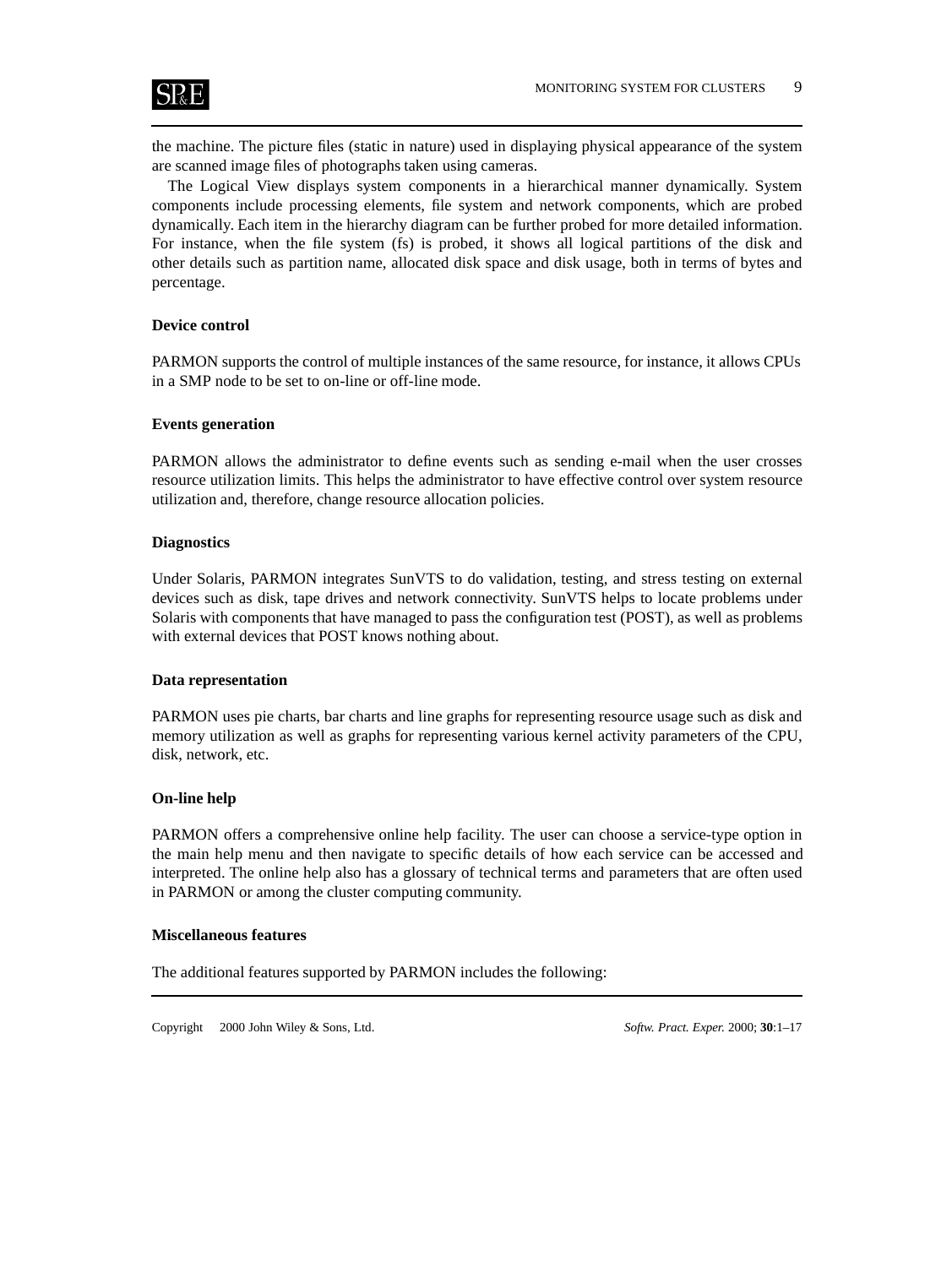- A user specific command can be issued to selected nodes or all nodes in a cluster.
- The listing of users working on selected nodes or entire cluster.
- It supports the broadcasting of messages to a selected or all nodes in a cluster.
- It retrieves system information, configuration, and packages installed on nodes.

#### **PARMON IMPLEMENTATION**

The two major components of PARMON are *parmon-server*—system resource activities and utilization information provider and *parmon-client*—a GUI based client responsible for interacting with the parmon-server and users for data gathering in real-time and presenting information graphically for visualization. The PARMON client is designed, developed, and implemented using the state-of-the-art, object-oriented client–server and Java computing technologies. The PARMON-server is developed as a multithreaded server using POSIX/Solaris threads and C as Java does not support direct functionality for accessing system/kernel internals. The PARMON-client also maintains information related to cluster setup, groups and node location. This information needs to be created by a user so that PARMON knows about all those nodes that form a cluster or a group.

#### **Protocols for interaction between client and server**

Since PARMON is designed to run independent of other monitoring systems, it uses a simple mechanism (not any standard protocol) for transporting data between its clients and servers. The transport layer consists of connected socket (TCP/IP) streams and the application layer uses messages—character strings. The client retrieves required monitoring information from the server running on the cluster nodes by exchanging messages. The client request message normally contains a code indicating what it is looking for. The server reply message contains a series of strings, whose length varies from one request type to another.

The following interaction takes place between the PARMON user, client and server repeatedly for every action of the user:

- (i) The user interacts with a PARMON client GUI for monitoring and selects the appropriate option.
- (ii) The PARMON client interprets the user's request and invokes the appropriate event handler.
- (iii) The event-handler performs the appropriate function. In most cases, it creates an object of userdefined service class—an extended Frame class—having the capability to interact with the server and the user.
- (iv) The user selects a set of nodes to be monitored.
- (v) The PARMON client maps the node name to IP address by accessing the node-database, and establishes a connection with the server by creating an object of the Socket class by supplying the IP address and parmon-socket number (default or user supplied). It also creates input and output streams for this socket object.
- (vi) The PARMON client converts the user request into messages and communicates them to the server.
- (vii) The PARMON server interprets the client messages, processes its requests, and communicates the results to the client.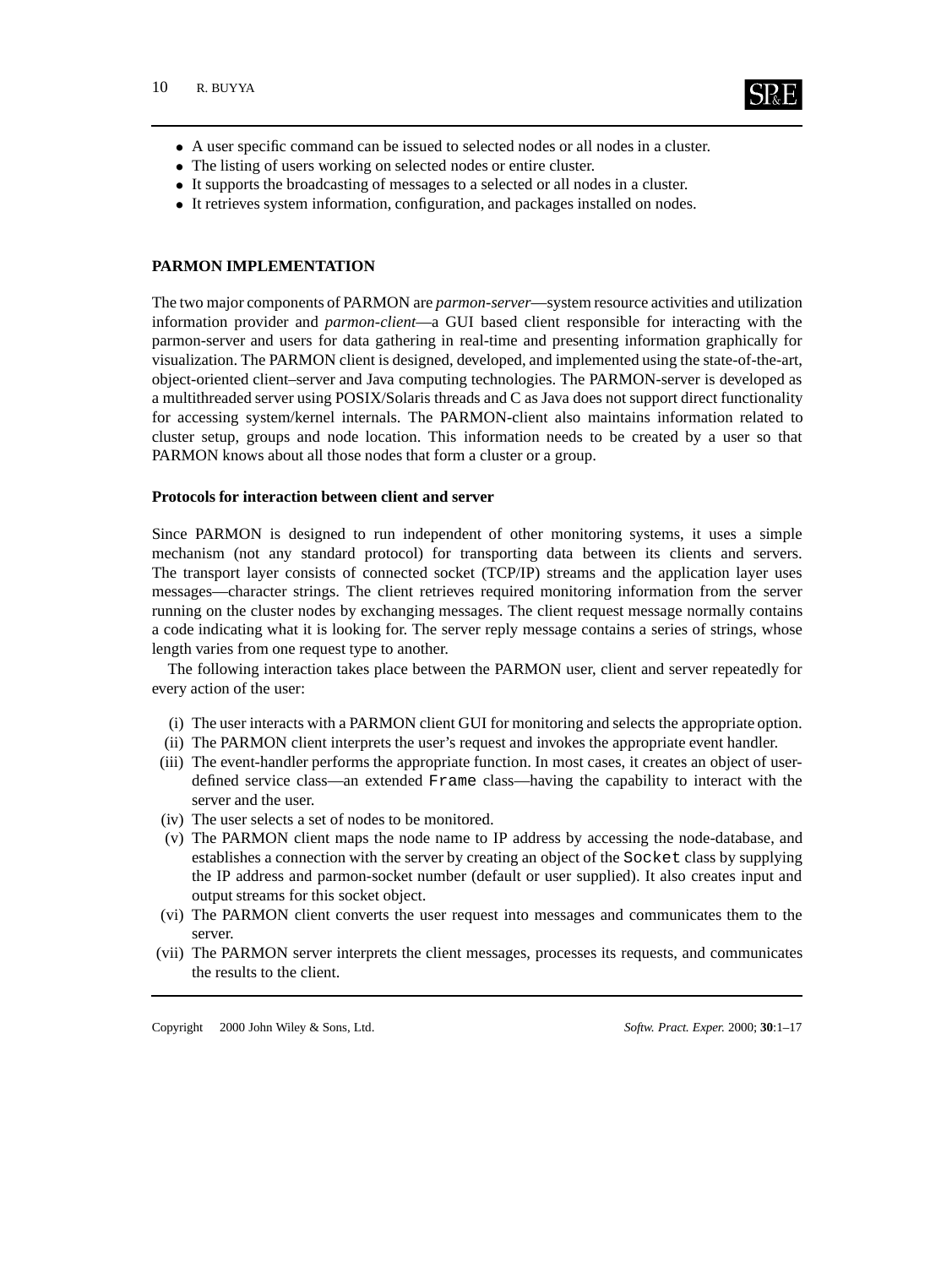

- (viii) The PARMON client interprets the messages and converts them into appropriate format; that is, it presents in the form of a graph, pie chart, bar graph, table, or in a text box.
- (ix) The PARMON client then closes all connections made to the servers.

The implementations of the above steps with finer details are discussed in the following subsections.

# **PARMON client implementation in Java**

The PARMON client is a GUI based tool responsible for interacting with the users and the PARMON servers. The communication between the PARMON client and server takes place through the sending or receiving of messages over TCP/IP sockets, and follows a simple PARMON-specific protocol.

A core of PARMON client class hierarchy is ParmonSocket that handles the mapping of node names to their physical addresses (IP) by accessing the node database, establishes a socket connection to the server, and creates input and output streams to the socket. It takes a list of strings representing node names and port number over which the client and server communicates as arguments. It also has the methods that allow sending commands and receiving node responses. A cluster node response for the PARMON client request/command for node status contains the following two items.

## | **Request Status** | **Data/Error** |

The *Request Status* can be SUCC, STOP, or CONT and the client needs to interpret it as follows.

**SUCC**: The server honors the client's request and the next item, *Data*, contains the result. **STOP**: The server could not serve the request from the client, so stop further requests through the current connection. The second item, *Error*, contains the error message and the reason for this error.

**CONT**: The current request cannot be served and the remaining requests from the client can continue. The second item, *Error*, contains the error message and the reason for this error.

The parmon-server response message is handled by the user-defined class ParmonSocket methods read() and response(). After sending a request, the client invokes the method read(int i) that fetches the node[i] response message and returns the request status (*Request Status*). Based on the value *Request Status* (success or failure), the client interprets the contents of the message buffer (which can be extracted through response()—separates status condition from the response portion. The string returned by response() contains the actual result of the client request. The client then converts the string into multiple tokens and each token contains the data whose meaning is interpreted and processed by the client as per the agreed 'request-response' protocol between the parmon-client and the parmon-server.

## **Kernel Data Catalog window in Java**

The Kernel Data Catalog window shown in Figure 7 allows one to select the node and type of parameters to be instrumented. This class extends the class java.awt.Frame and its layout is set to null by  $setLayout(null)$ , so that the components' positions can be controlled by the programmer. This window's resizable property is set to false by setResizable(false).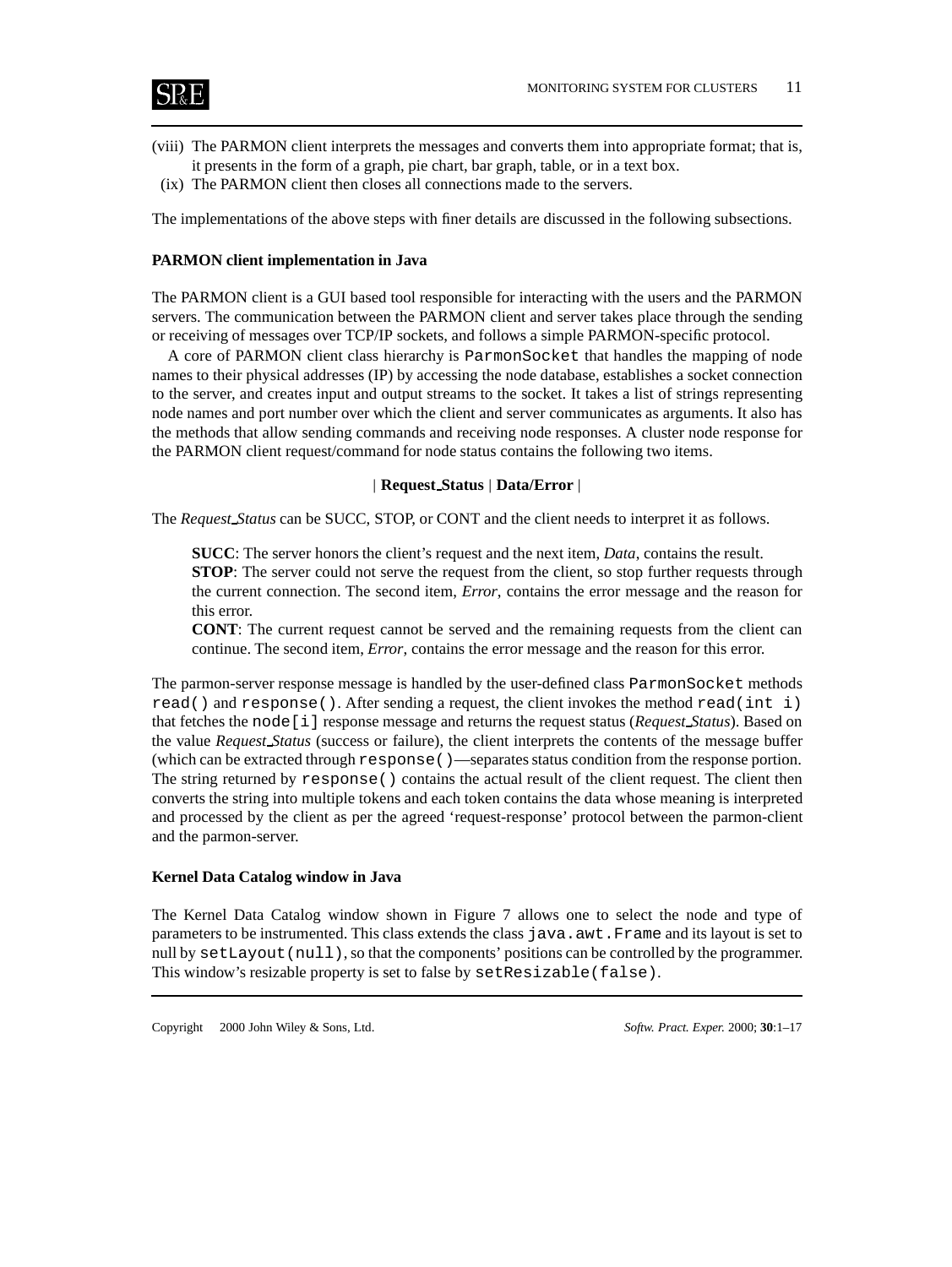|                            |         | Select Node- |                    |       |                  |        |        |
|----------------------------|---------|--------------|--------------------|-------|------------------|--------|--------|
| busy (%)                   | n.<br>- | e yamuna     | $\cup$             | ganga | kaveri<br>$\cup$ | $\cup$ | oda cb |
| user (%)                   |         |              |                    |       |                  |        |        |
| sys (%)                    |         | jupiter<br>∪ | $\left( \ \right)$ | surya | test2<br>$\cup$  | $\Box$ | test3  |
| wait (%)                   |         | earth<br>⊃   |                    |       |                  |        |        |
| idle (%s)                  |         |              |                    |       |                  |        |        |
| nopu (CPUs)                |         |              |                    |       |                  |        |        |
| interrupt (times/sec)      |         |              |                    |       |                  |        |        |
| context_switch (times/sec) |         |              |                    |       |                  |        |        |
| syscalls (times/sec)       |         |              |                    |       |                  |        |        |
| forks (times/sec)          | A       |              |                    |       |                  |        |        |
|                            |         |              |                    |       |                  |        |        |

Figure 7. Kernel Data Catalog window.

There are two panels created and added to the kernel data catalog window. The left panel shows the parameters related to the resources that the user could instrument. The panel has a choice component whose items are CPU, disk, network and memory, and another panel contains buttons indicating parameters related to the resource selected in the choice component.

The right panel shows the group lists and the respective nodes in them. At any time, one of these nodes can be selected for monitoring resource activities. The required resource activity will be chosen from the left panel. This panel has a choice component and another panel with radio-buttons. The choice component has group names as its items. The group information will be obtained from the group database. The panel having radio-buttons represents nodes. Therefore, only one node can be selected for monitoring at any time. When the group is selected from the choice component, the nodes belonging to that group are displayed in the radio-buttons panel.

When the user clicks on any parameter, the event handler will be invoked by supplying event details. The event handler will determine the type of parameter to be monitored and the node name, and invokes/creates the appropriate method/object that performs instrumentation of the selected parameter by retrieving required information from the parmon-server running on the selected node.

#### **Node and group database**

The PARMON client maintains nodes and group information in Nodes. db and Groups. db files. The file Nodes.db maintains the information about nodes in the system for monitoring. The user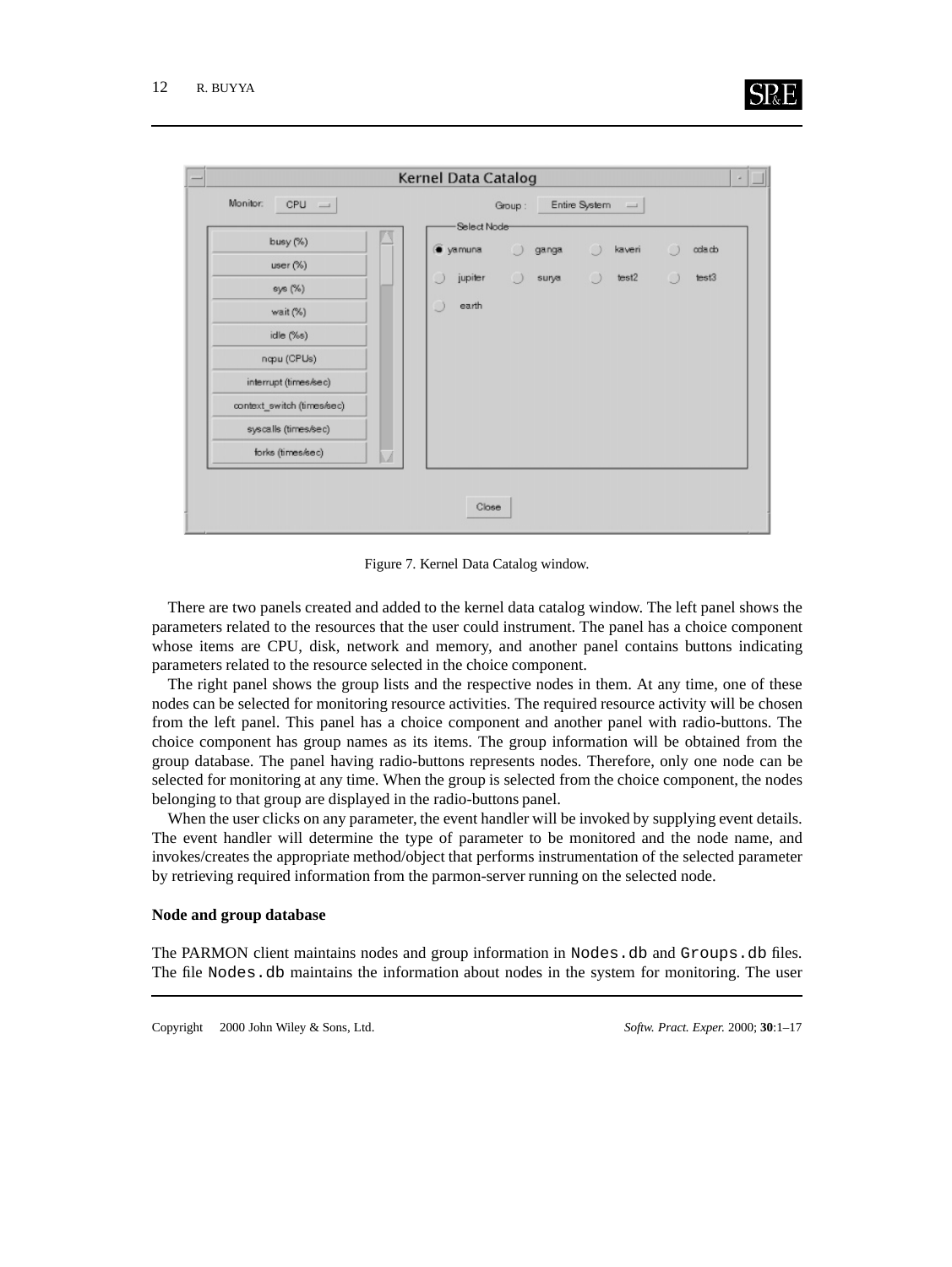

| -                      |               | Node Create/Delete Window |                                                                                                              |  |  |
|------------------------|---------------|---------------------------|--------------------------------------------------------------------------------------------------------------|--|--|
| Node Name              | narmada       |                           | Nodes Box                                                                                                    |  |  |
| IP Address             | 12.141.63.193 |                           | yamuna 202.141.63.191 /export/hor<br>ganga 202.141.63.190 /export/home<br>kaveri 202.141.63.192 /export/home |  |  |
| <b>LIser Disk Area</b> | /export/home  | /export/home              | oda.do 202.141.63.1 /export/home<br>jupiter 202.141.63.110 /export/home<br>surya 202.141.63.209 /export/home |  |  |
|                        | Add Node      |                           | test2 202.141.63.185 /export/home<br>test3 202.141.63.186 /export/home<br>test4 202.141.63.187 /export/home  |  |  |
|                        | Remove Node   |                           |                                                                                                              |  |  |
|                        |               | Cancel<br>Ok              |                                                                                                              |  |  |
|                        |               |                           |                                                                                                              |  |  |

Figure 8. Node Setup window.

interface for creating a node database is shown in Figure 8. It requires the name of the server and its IP address. On the right there is a list of nodes. If the node has to be removed from this list, one selects the respective node name, clicks on the Remove Node button and finally confirms the changes to be incorporated into the Nodes.db file.

PARMON allows creation of user groups containing a set of nodes based on resource allocation and monitoring. The Group Create window allows the user to select a set of nodes that forms the user group. The group's details (group name and its nodes) are maintained in the Groups.db file. The Group Modify window offers the flexibility to change the configuration of the group by selecting new nodes or deselecting nodes from the list of nodes.

#### **PARMON server implementation**

The multithreaded implementation of servers allows them to respond to multiple client requests simultaneously with improved response time and throughput. The server creates a new thread for every request it receives and assigns the responsibility of serving the client requests to this new thread; it then proceeds to handle other requests waiting in the queue or to wait for new requests.

The PARMON server is a multithreaded server and it communicates with clients over the parmonport (one of the free sockets reserved for parmon) and provides defined services as discussed below.

#### *PARMON server socket*

The PARMON server opens a connection endpoint by invoking socket() and binding it to a specified port or parmon-port through bind(). It blocks and waits via a client request for a connection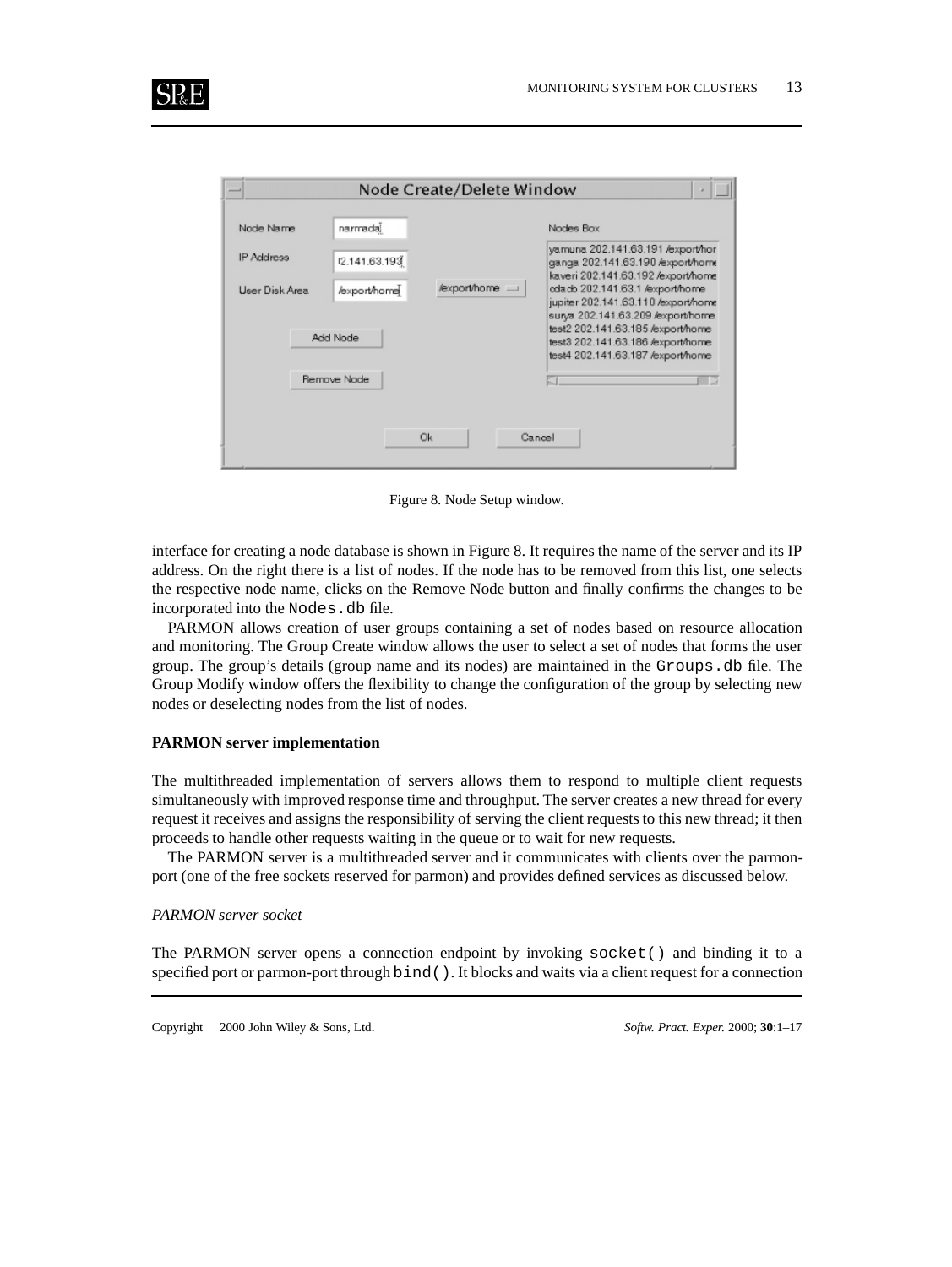by invoking listen(). When the connect request arrives at the server machine, the server calls accept() to accept the connection over which the server and clients communicate. Once the connection is established, the server creates a service-thread responsible for serving the client requests and then continues with serving other requests.

## *Multithreading PARMON server*

The PARMON server is multithreaded using the POSIX/Solaris threads interface to enhance its portability. However, only one of them is used for creating an executable file through conditional compilation. The PARMON server and client communicate with each other by exchanging messages. The client requests parameters through messages, the server creates a thread called a service-thread for each request by calling thr\_create() for Solaris threads and pthread\_create() for POSIX threads. The service-thread interprets the meaning of requests, processes them on the local node and communicates the results to the client. Both service-thread and client may communicate with each other more than once in order to complete the request. After serving the client request, the servicethread dies by releasing resources (such as buffers, sockets) occupied by it during its lifetime.

## *PARMON services and their implementation*

The services provided by the server can be mainly classified into two categories: kernel related services, and system status and its configuration related services. The kernel related services focus on the activities of the CPU, disk, memory and network during process execution. The second type of services offered by PARMON includes information about process activities, system logs, users, physical and logical view, system information, and system configuration. The CPU parameters include busy (%), idle (%), sys (%), user (%), wait (%), context switches, interrupts, system calls, forks, execs, pgin, pgout, run queue length, io queue length, etc. The disk parameters include operations such as reads, writes, disk wait percentage, disk active percentage, disk service percentage, etc. The memory parameters consist of available memory, free memory, used memory, swap avail, swap free, swap reserved, etc. Input packets, output packets, input error, output error, collisions, error percentage and defer percentage are some of the network parameters.

#### *Kernel parameters*

In Solaris, the kstat (kernel statistics) offers a general-purpose mechanism for retrieving kernel statistics. The kernel maintains a linked list of kstats. Each kstat has a common header section and a type-specific data section and it can be characterized as belonging to some broad class of statistics; for instance, disk, net, vm, etc. This field can be used as a filter to extract related kstats. Solaris offers a set of interface functions to access kernel statistics. The function kstat open() initializes the kstat control structure, which provides access to the kernel statistics library. The invocation of kstat\_read() fetches data from the kernel for the kstat, and kstat\_close() frees all the resources that were associated with the pointer returned by the kstat\_open().

The physical memory parameters data can be obtained through sysconf(). Swap memory information is obtained through calls to kernel VM routines: The  $kvm\_open$  () initializes a set of file descriptors to be used in subsequent calls to these routines. The kvm read () transfers data from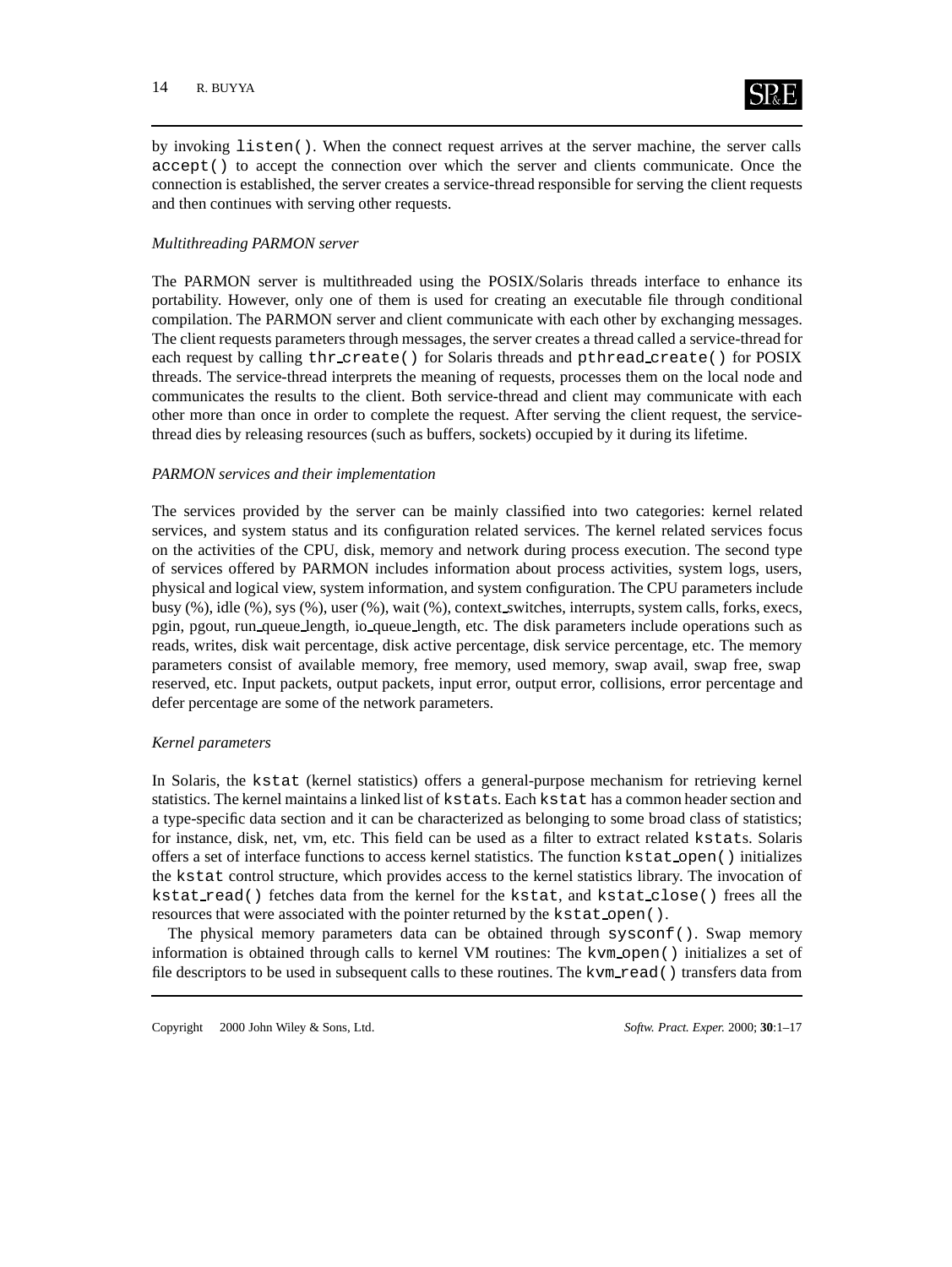the kernel image specified by the pointer returned by the kvm open () function. The kvm close () closes all the file descriptors associated with the pointer returned by the kvm\_open() function.

#### *System status and configuration*

PARMON supports access to parameters related to system configuration, users, and processes that are implemented by using relevant system calls [7]. The getutxent() allows one to access information related to system users. The readdir  $r(r)$  allows one to access information related to processes. The sysconf() allows one to access system configuration such as the maximum number of files that can be opened simultaneously or the maximum size of a core memory page. The sysinfo() allows one to access system information such as host name, release number, system architecture and vendor details.

# **RELATED WORKS**

A number of projects are initiated to investigate the system administration of workstations and clusters. They include NOW (network of workstations) at the University of California, Berkeley; SMILE (scalable multicomputer implementation using low-cost equipments) at the Kasetsart University, Bangkok; Solstice SyMon<sup>TM</sup> at the Sun Microsystems, and Alert at the University of Virginia.

The NOW system administration tool gathers and stores data in a relational database. It uses a Java applet as the primary interface, allowing users anywhere in the world to monitor the system from their browser [8].

The SMILE cluster management system (SCMS) is a Beowulf cluster administration tool [9]. Like PARMON, SCMS GUI allows the user to submit parallel command to all nodes, do system maintenance such as shutdown, and display static hardware configuration of all nodes such as CPU information. It uses shell scripts to extract the information required for cluster monitoring.

The SyMon allows users to monitor a standalone workstation and follows client–server technology for separating the node to be monitored and the monitoring station [10].

Alert consists of one or more monitoring and logging stations that function independent of each other [11]. Each monitoring station can print web pages, archive data, e-mail alerts and keep a log of errors and their eventual correction. Both Alert client and server are written in C, with the web data archiving/accessing scripts written in Perl.

The NSR (node status reporter) provides a standard mechanism for measurement and access to status information in clusters of workstations [12]. Parallel applications/tools can access NSR through its tool/NSR interface.

Unlike Berkeley NOW and Smile cluster monitoring systems, PARMON's user interface is developed as a Java application rather than an Applet. PARMON also allows the user to monitor the cluster system from anywhere in the world if the nodes of the cluster are accessible through the Internet. PARMON can also be used to monitor Beowulf-class Linux-based clusters. The depth of instrumentation of system parameters/activities supported by PARMON is rather extensive compared to other related tools.

While both appear to serve the same need—to simplify the job of the system administrator—Alert and PARMON differ slightly in both their purpose and implementation. PARMON appears to be an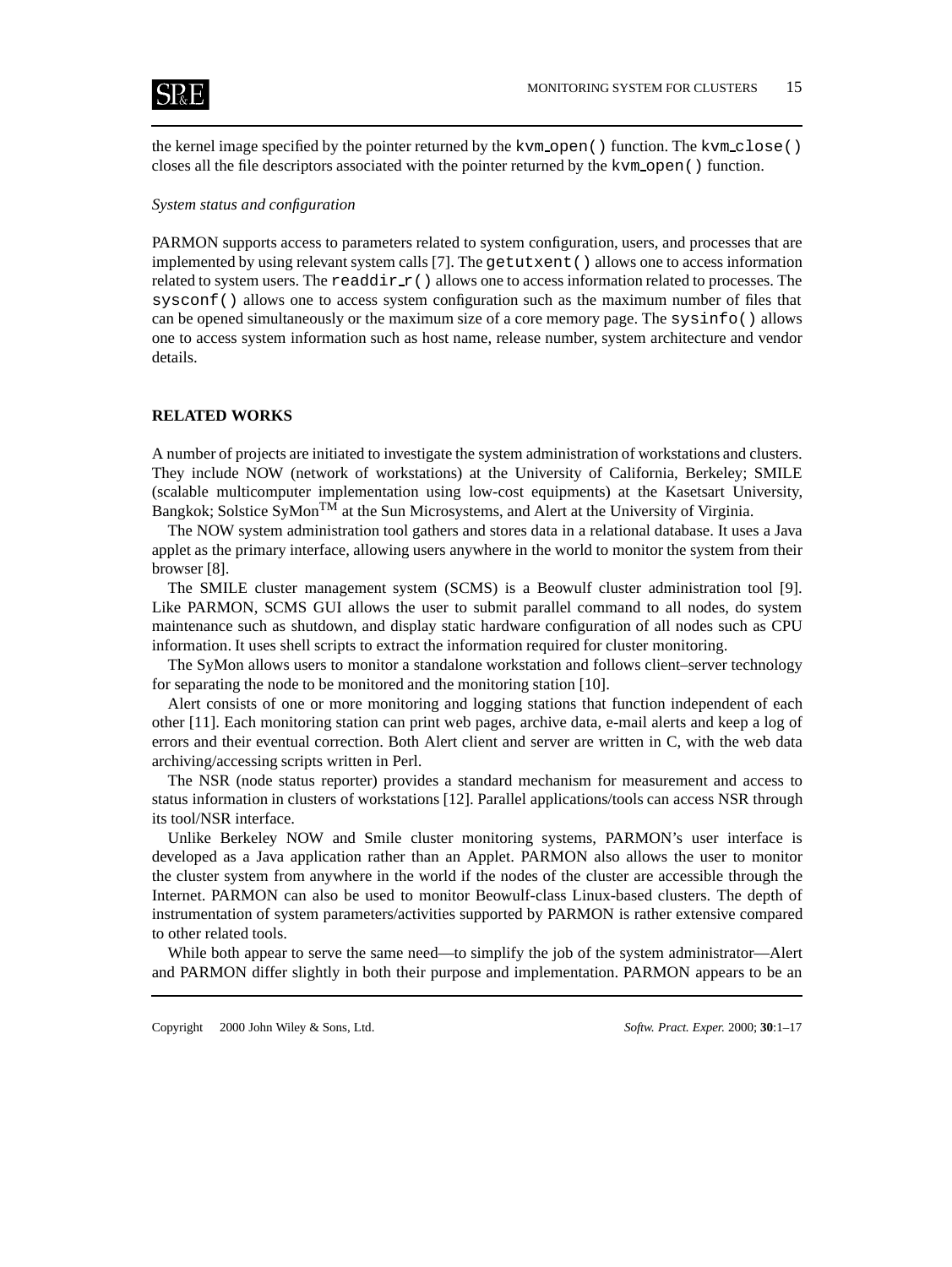easy-to-use tool for administrators to detect and correct problems through the same interface. Alert, on the other hand, takes a more passive role. The flow of information is one-way. While the administrator can use Alert to detect problems and (more recently) examine a history of problems, it does not provide a facility to administer machines.

#### **CONCLUSIONS AND FUTURE DIRECTIONS**

A good management system such as PARMON is crucial in exploiting clusters as a low-cost platform for high performance computing. PARMON aims to offer a single window to manage and control large homogeneous and heterogeneous clusters. It is being used to monitor PARAM OpenFrame supercomputer, which is a cluster of 48+ Ultra-4 nodes running the SUN-Solaris operating system. It has also been used in monitoring Beowulf-class clusters running Linux. Theoretically, PARMON is scalable across a cluster of hundreds of computers including an Internet-based global parallel cluster.

PARMON introduces some overhead on the network as its clients and servers communicate with each other by exchanging messages. The message size and the amount of time required to serve client requests depend on the request-type. There is no way to avoid this network overhead introduced by the PARMON, unless it follows a paradigm that is different from client–server.

Our experience in developing PARMON shows that Java offers a flexible environment for building scalable and extensible applications. PARMON can be easily extended to support new features as it has been designed using the latest object-oriented and Internet-based Java technology. The PARMON client is fully portable as it has been developed using Java and the server needs to be ported to support new platforms.

PARMON can easily be extended to support a web-based interface for monitoring. This can be achieved by converting the PARMON-client (which is a Java application) into an applet, and building a proxy server running on web-sever that acts as a link between the PARMON server running on the cluster nodes and the PARMON web-based user interface containing the applet. Security is another important issue that PARMON needs to address when web-based monitoring support is provided, as cluster system owners wants only authorized persons to monitor their systems and its activities.

The continuous popularity of Linux-based Beowulf-class clusters has prompted us to port PARMON to Linux. This is accomplished by porting only the system (OS) dependent part of PARMON, i.e. parmon-server, to Linux. The parmon-client runs on any platform without any change due to its Java implementation.

PARMON is scalable to the extent that it can be used to monitor clusters of clusters (global parallel cluster) as long as they are accessible. Both Solaris and Linux-based clusters can be monitored individually or combine at the same time using a single PARMON instance. The user can create a group for Linux cluster and another group for Solaris cluster, or mix their nodes to create a new group using the PARMON group creation and monitoring facility. It also allows the comparison of usage statistics of different/federated clusters.

We are also planning to port PARMON to Windows NT, as NT-based clusters are becoming popular. The availability of PARMON for Unix (Solaris), Linux and NT-based clusters makes it a truly heterogeneous cluster monitoring system.